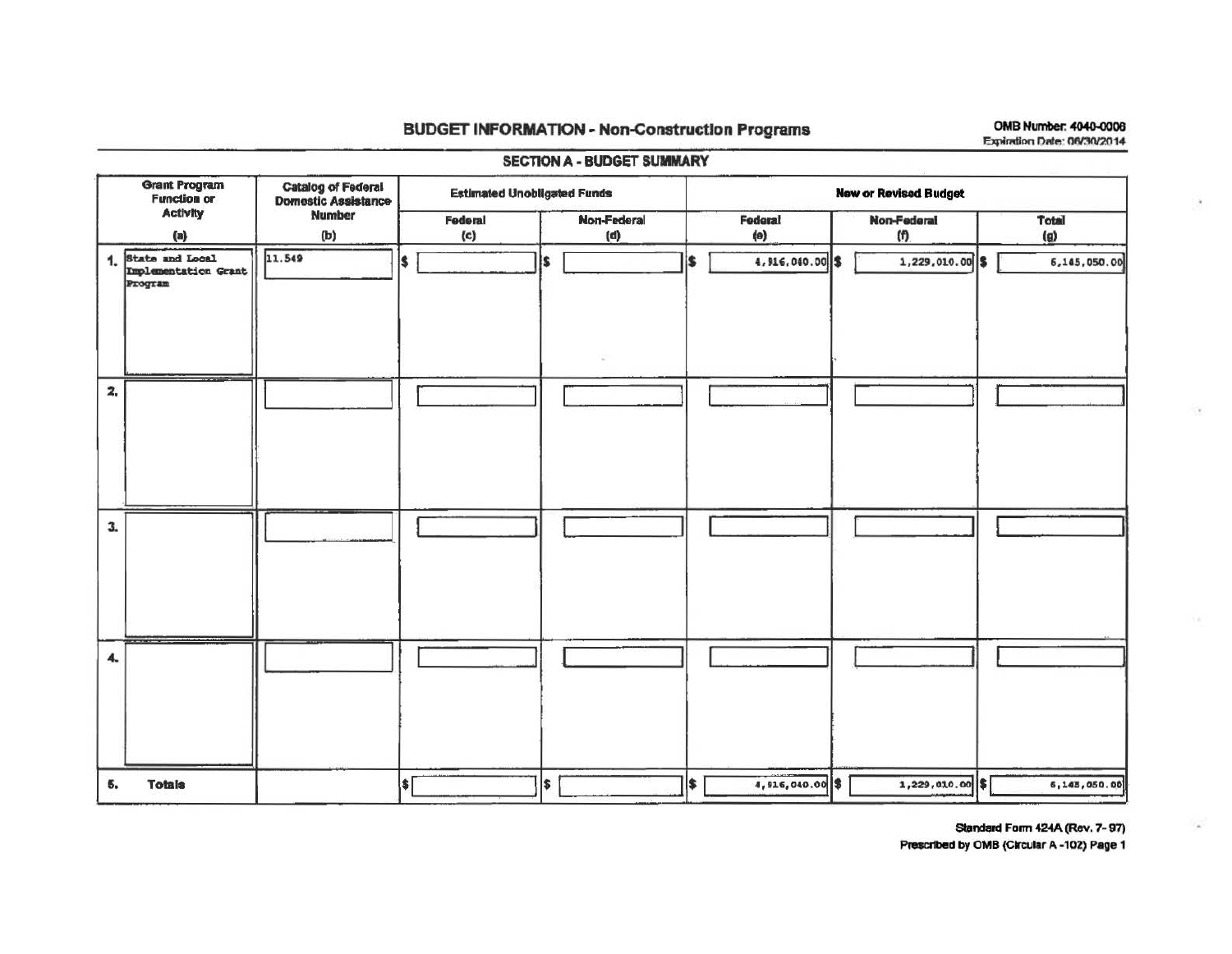## **SECTION B - BUDGET CATEGORIES**

| 6. Object Class Categories             | <b>GRANT PROGRAM, FUNCTION OR ACTIVITY</b> |                                                    |     |                 |     |  |              | <b>Total</b> |                      |                                                                 |
|----------------------------------------|--------------------------------------------|----------------------------------------------------|-----|-----------------|-----|--|--------------|--------------|----------------------|-----------------------------------------------------------------|
|                                        | (1)                                        | State and Local<br>Implementation Grant<br>Program | (2) |                 | (3) |  | $\sqrt{(4)}$ |              |                      | (5)                                                             |
| a. Personnel                           | \$                                         | 52,779.00 \$                                       |     | 0.00            | l\$ |  | \$           |              | $\blacktriangleleft$ | 52,779.00                                                       |
| <b>b. Fringe Benefits</b>              |                                            | 31,293.00                                          |     | 0.00            |     |  |              |              |                      | 31,293.00                                                       |
| c. Travel                              |                                            | 9,500.00                                           |     | 0.00            |     |  |              |              |                      | 9,500.00                                                        |
| d. Equipment                           |                                            | 0.00                                               |     | 0,00            |     |  |              |              |                      |                                                                 |
| e. Supplies                            |                                            | 23,930.00                                          |     | 0.00            |     |  |              |              |                      | 23,930.00                                                       |
| f. Contractual                         |                                            | 4,768,658.00                                       |     | 1,229,010.00    |     |  |              |              |                      | 5,997,668.00                                                    |
| g. Construction                        |                                            | 0.00                                               |     | 0.00            |     |  |              |              |                      |                                                                 |
| h. Other                               |                                            | 19,110.00                                          |     | 0.00            |     |  |              |              |                      | 19,110.00                                                       |
| i. Total Direct Charges (sum of 6a-6h) |                                            | 4,905,270.00                                       |     | 1,229,010.00    |     |  |              |              | SI.                  | 6,134,280.00                                                    |
| J. Indirect Charges                    |                                            | 10,770.00                                          |     | 0.00            |     |  |              |              | \$į                  | 10,770.00                                                       |
| k. TOTALS (sum of 6  and 6))           | ¦\$                                        | 4,916,040.00 \$                                    |     | 1,229,010.00 \$ |     |  | \$           |              | \$ļ                  | 6,145,050.00                                                    |
| 7. Program Income                      | $\left  \right.$                           |                                                    | I\$ |                 | \$  |  | l\$          | ess.         |                      | $\mathbf{H}$<br>$AAAB$ $/B$ $\rightarrow$ $B$ $B$ $\rightarrow$ |

Standard Form 424A (Rev. 7-97)

**Authorized for Local Reproduction** 

Prescribed by OMB (Circular A-102) Page 1A

 $\alpha$ 

 $\geq 5$